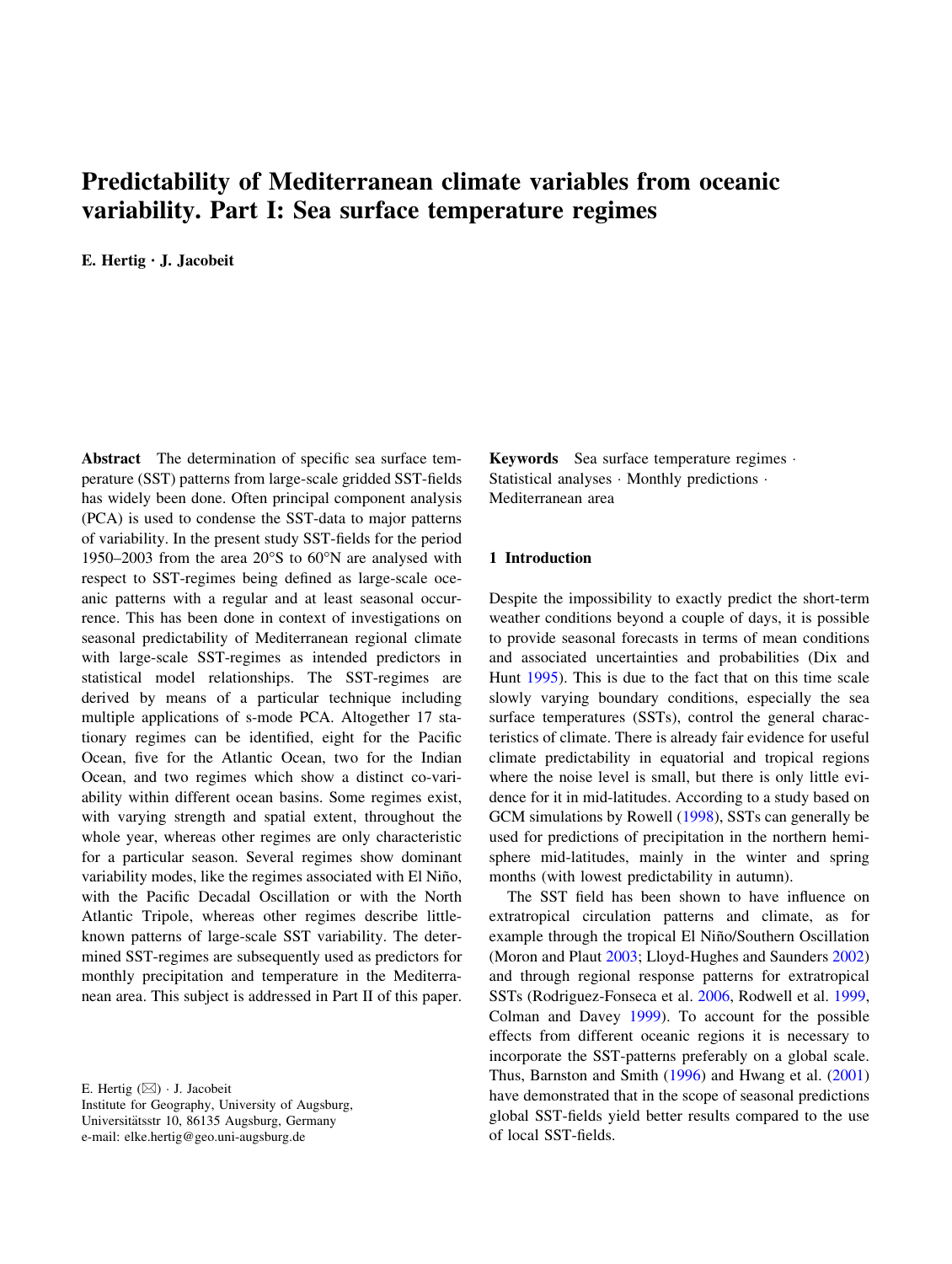<span id="page-1-0"></span>A considerable number of studies already exist regarding the determination of specific SST-patterns. The El Niño Southern Oscillation (ENSO) is known as the most prominent pattern of inter-annual variability in the global climate system, and a great deal of progress has been made in understanding and predicting ENSO (An [2009](#page-10-0); Alexander et al. [2002;](#page-10-0) Mason and Mimmack [2002;](#page-11-0) Neelin et al. [1998\)](#page-11-0). Besides ENSO, statistical analyses of SST variations have been performed for particular ocean basins, e.g. by Deser and Blackmon [\(1993](#page-10-0), [1995\)](#page-11-0) for the Atlantic Ocean and for the Pacific Ocean. Often SSTs are studied in combination with an investigation of ocean–atmosphere couplings and associated climate variables, e.g. for the North Pacific region by Zhang et al. ([1998\)](#page-12-0) and Wallace et al. [\(1992](#page-11-0)), for the North Atlantic region by Cassou et al. [\(2004](#page-10-0)), Peng et al. [\(2003](#page-11-0)), Czaja and Frankignoul [\(2002](#page-10-0)), and for the Indian Ocean for instance by Webster et al. [\(1999](#page-11-0)).

Most studies concentrate on the dominant modes of SST-variation. Secondary patterns which do not explain a major fraction of SST variance are not considered. Furthermore, the focus is mostly on a particular season, a tracking of specific SST-modes throughout the year has only rarely been done (e.g. by García-Serrano et al. [2008](#page-11-0)). In addition, the majority of investigations does not include relations on a global scale and considers only a specific ocean basin.

In the present study SST-fields in the whole area from  $20^{\circ}$ S to  $60^{\circ}$ N are analysed during all months of the year. The focus of the investigation is on the spatial and temporal structuring of the SST-variations by means of principal component analysis (PCA). The resulting SST-regimes characterize the intra- as well as the inter-annual evolution of those SST-patterns which clearly step out from the random variations. Thus, a synopsis of the SST-patterns in the Pacific Ocean, Atlantic Ocean, and Indian Ocean in all months of the year for the period 1950–2003 is achieved. The SST-regimes are compiled against the background of using them as predictors for monthly precipitation and temperature in the Mediterranean area.

## 2 Data

For the characterization of oceanic variability, the global SST data set ERSST, Version 2 (Extended Reconstruction Sea Surface Temperatures, Smith and Reynolds [2003](#page-11-0)) has been analysed. It is available with a  $2^{\circ}$  horizontal resolution. ERSST is based on the Comprehensive Ocean Atmosphere Data Set of Woodruff et al. ([1998\)](#page-11-0). A comparison of the ERSST data with the HadISST-dataset from the Hadley Centre by Rayner et al. ([2003\)](#page-11-0) indicates that both data are highly correlated (correlation coefficients greater than 0.7) after the year 1950, major differences are limited to areas with sparse observational data (southern hemisphere oceans south of  $20^{\circ}$ S). The ERSST data is also in good agreement with the satellite- and observation-based data of the NOAA OI-Analysis (Reynolds et al. [2002](#page-11-0)). The high northern latitudes north of  $60^{\circ}$ N and the southern hemisphere latitudes south of 20°S have been excluded from the present study, considering the relatively low quality and density of the observational data. From the 4,965 grid boxes between  $20^{\circ}$ S and  $60^{\circ}$ N only 4,943 are taken for further investigation, because 22 grid boxes at the northern boundary of the study area do not show any temporal variance in the 1950–2003 period (due to the fact that in the original dataset the value of  $-1.8\degree C$  is assigned to a grid box in case of SSTs being lower than this value).

The starting year (1950) of the following analyses results from the availability of high-quality SST-data, the ending year (2003) has been the last complete year at the beginning of this investigation.

#### 3 Determination of sea surface temperature regimes

Figure [1](#page-2-0) provides a simplified scheme of the methodology for the determination of the SST-regimes. The assignments of principal components to specific SST-regimes within this scheme are completely arbitrary and have been included only for illustration purposes. The entire procedure includes several steps of analyses:

In a first step s-mode PCA is separately applied to monthly mean, 2-monthly mean, and 3-monthly mean SST fields to obtain specific patterns of SST-variation throughout the year. The multiple-month analyses refer to the overlapping 2-month periods (January/February, February/March,…) and 3-month periods (January/February/ March, February/March/April,…). The extraction of principal components (PCs) is based on the correlation matrix of the input variables. The determination of the number of PCs to be extracted follows the approach of Philipp et al. [\(2007](#page-11-0)) and is based on the criterion that each PC has to be uniquely representative for at least one input variable. Representativeness is assumed when the maximum loading of a variable on a particular PC is at least one standard deviation greater than the other loadings of this variable on the remaining PCs; additionally, this maximum loading has to be statistically significant at the 95% level. The number of extracted PCs varies between 7 (October–December) and 22 (June/July) with overall explained variances (EVs) between 64 and 87%. Subsequently, the PC loading patterns of the different analyses (for 1-, 2-, and 3-month subperiods) are compared with each other to identify patterns which appear for several months thus being relevant not only for one particular month, but for an extended period of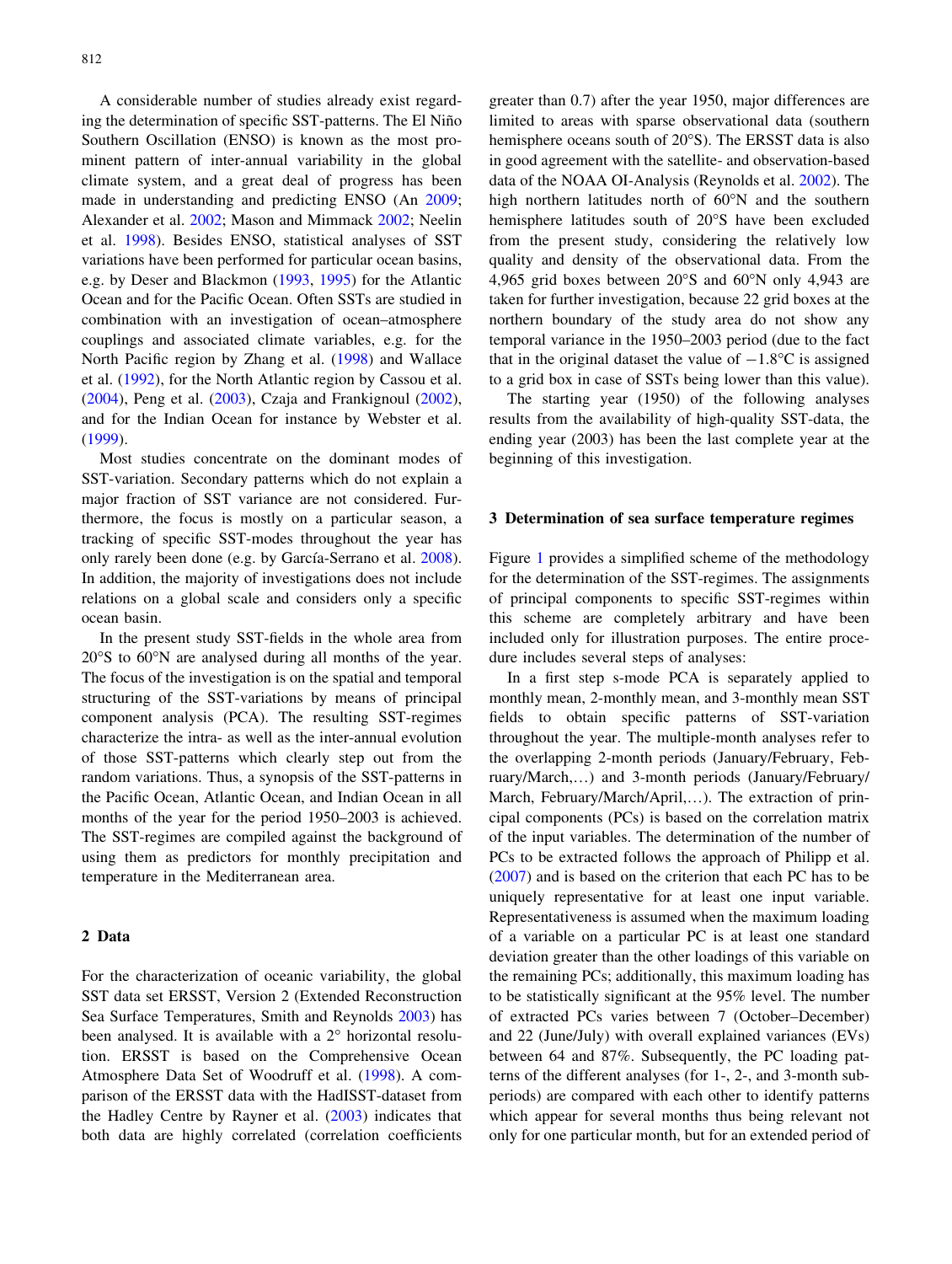<span id="page-2-0"></span>Fig. 1 Scheme of the methodology for the determination of the SST regimes. The assignments of PCs to specific SST-regimes are arbitrary and have been included only for illustration purposes. For detailed information see Sect. [3](#page-1-0)



the year or even for the whole year. The term 'regime' is used in this context for those large-scale patterns of SST variation persisting at least for a two-month season and showing a regular occurrence (a recurrent state). This can basically be transferred from the definitions of atmospheric modes, patterns, and regimes by Stephenson et al. [\(2004](#page-11-0)). One problem that may arise with this approach is the variability in strength and geographical location of the centres of SST variation for a particular regime from one sub-period to another. This can hamper the determination of distinct regimes and has to be accounted for by adequate techniques:

To classify the individual PC loading patterns into distinct regimes, a further PCA is performed. The input matrix consists of all PC loadings from the monthly mean, 2-monthly mean, and 3-monthly mean analyses, with the PCs as variables and the grid boxes as cases. This additional PCA groups the original PCs with similar loadings on the grid boxes, hence the PCs representing a similar SST variation. These new PCs generated within this PCA of the original loading patterns can be regarded as different SST regimes. The loading patterns from the PCAs of the original fields are assigned to the SST regimes by looking for the highest absolute loading of a variable among all new PCs and by searching for the highest absolute loading of a new PC on the different variables. If both values coincide, the original loading pattern of a sub-period correlates best with a particular regime (i.e. the original loading pattern is mostly similar to the regime loading pattern) and this loading pattern is the best fit for this sub-period.

Different runs of the PCA of the loading patterns are performed with different numbers of PCs to be extracted including all solutions between 2 and 39 PCs (the latter corresponds to approximately 95% of explained variance). This is done to rule out the possibility that the choice of a certain number of PCs affects the assignment of the loading patterns to the regimes. Results indicate that when extracting only a small number of PCs, loading patterns of different sub-periods are sometimes pooled in one regime, even though they cannot represent the seasonal cycle of the same regime due to the dissimilarity of the loading patterns. On the other hand, when extracting a large number of PCs it may happen that loading patterns of different months which definitely represent the same regime, are split into separate regimes. This splitting is due to a continued seasonal differentiation of a regime. In general, the uncertainties related to a correct assignment are the result of the intra-annual variability of a regime. This variability can be attributed to a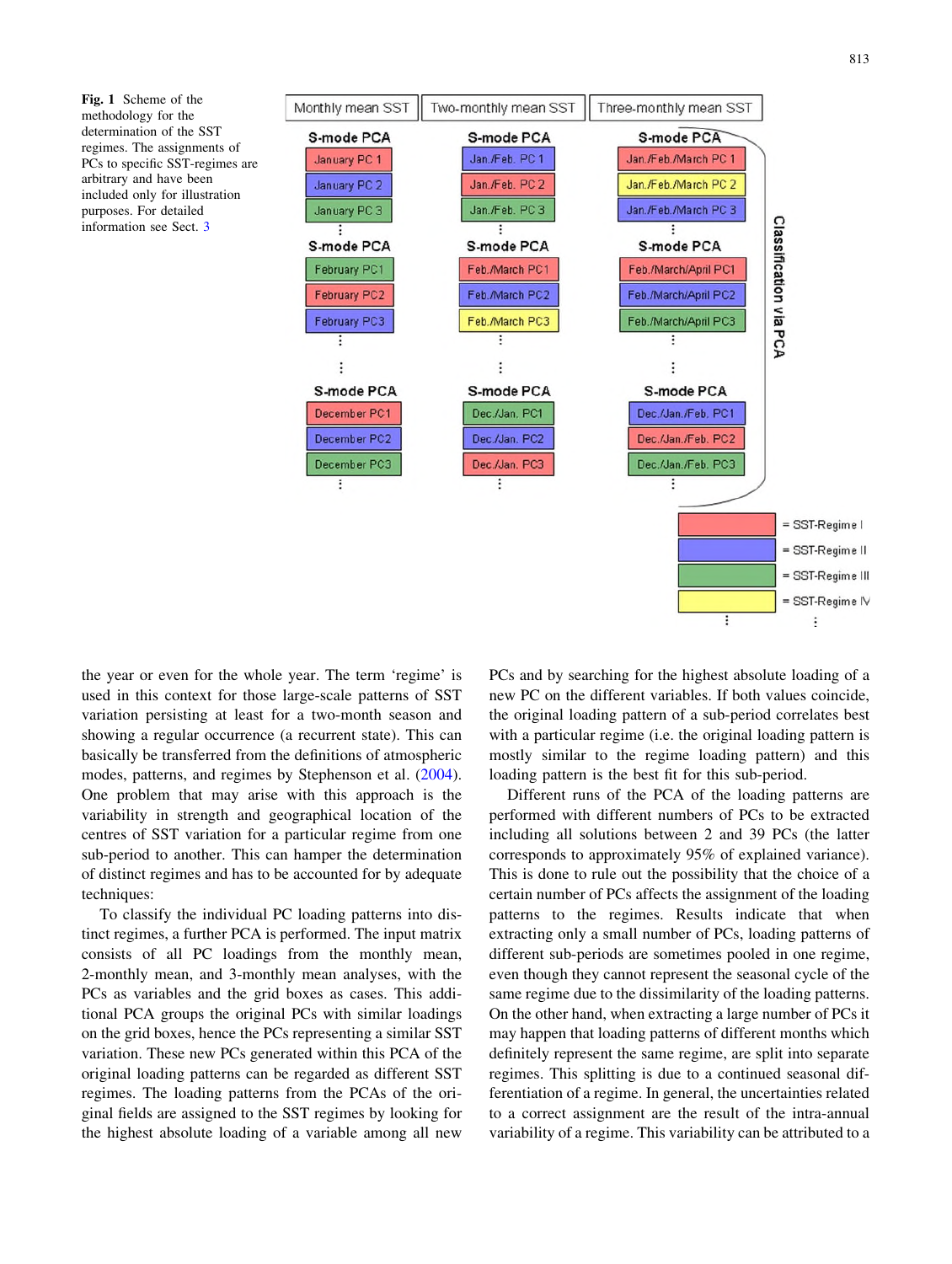<span id="page-3-0"></span>set of varying characteristics (like the dominance and intensity of a regime changing from month to month) as well as to internal variations such as the spatial position and strength of the particular centres of variation. Altogether, uncertain assignments of loading patterns to a regime concern about 5% of all loading patterns.

To decide whether a loading pattern belongs to a particular regime and whether certain seasonal regimes can be merged into one common regime, all possible solutions from 2 up to 39 PCs are taken into consideration. The final decision is made by generating prototypical loading patterns and by looking at the scores (time coefficients) of the corresponding PCs.

The prototypical loading pattern of a regime is defined as the mean loading pattern, averaged over all loading patterns belonging to this regime. Loading patterns which are candidates for a particular regime, but cannot be clearly assigned by using the above-described method, are correlated with the prototypical loading pattern. However, due to the large sample size (about 5,000 grid boxes) even relatively low amounts of correlation coefficients are statistically significant. Therefore, the significance of correlation coefficients cannot be used to decide on the similarity of two patterns. For that reason a method of Bland and Altman [\(1986](#page-10-0)), who compared medical test series, is adapted. At first the correlation coefficient of two loading patterns is calculated. As a minimum criterion of correspondence its absolute amount has to be  $>0.7$  (common variance greater than approximately 50%). If this is the case, the mean difference of the loadings and the standard deviation of the differences between the two patterns are calculated. No substantial difference between the two loading patterns is assumed if less than 5% of all grid boxes are outside an area of agreement. The upper and lower boundaries of the area of agreement are determined by adding or subtracting twice the standard deviation from the mean difference. This method aims at the detection of strong differences between the correlated patterns regarding the spatial location and strength of the centres of variation (areas with high positive or negative loadings). If no differences can be identified, the loading pattern in question is assigned to the corresponding regime and a new prototypical loading pattern is calculated for this regime including this additional loading pattern. The finally resulting prototypes of all regimes indicate the mean characteristics of the prevailing tropical and northern hemisphere extratropical SST variation in the period 1950– 2003. Altogether 21 SST-regimes can be identified by this approach, eleven for the Pacific Ocean, six for the Atlantic Ocean, two for the Indian Ocean, and two regimes with covariations in different oceans. However, since there has been a major climatic shift observed in the Pacific region in the 1970s (Trenberth [1990](#page-11-0), Miller et al. [1994,](#page-11-0) Wang [1995](#page-11-0)), the question arises whether these SST-regimes are stationary through time. This question is focussed in Sect. 4 leading to the exclusion of four non-stationary regimes. The remaining regimes are reproduced in Fig. [2](#page-4-0) and described in Sect. [5](#page-5-0).

Finally, the PC scores (time coefficients) are also taken into account, because we expect a certain temporal persistence for a regime. Therefore, the scores of those PCs of consecutive sub-periods being candidates for a particular regime are correlated to confirm the results obtained. A temporal persistence over several months is evident for most regimes, and the consideration of scores works well as an additional tool for the identification of SST regimes, in such a sense that the correlation of the scores confirms the results obtained by the techniques described above. But it is not unusual for the regimes that there are breaks during the seasonal progression. Such breaks are specified in more detail at the beginning of Sect. [5](#page-5-0) based on examples reflecting the El-Niño variation and the North Atlantic Tripole.

## 4 Stationarity of SST-regimes

In order to address this issue, the whole study period from 1950 to 2003 is separated in two sub-intervals, leaving out the 1970s when the climate shift in the Pacific region has taken place. For each of the two 20-year sub-intervals (1950–1969, 1980–1999) the SST-regimes are re-determined, following the same methodology as described in Sect. [3](#page-1-0).

Concerning four SST-regimes (three of the Pacific Ocean and one of the Atlantic Ocean), not all of the corresponding PCs can be identified in both sub-periods. The affected regimes are secondary regimes in such a sense that they only become apparent in a particular season and that the PCs being assigned to the regimes have explained variances of  $\langle 3\% \rangle$  in a particular month or monthly combination. Three of the non-stationary regimes have their centres of variation in the Pacific Ocean. More precisely one regime has its centre of variation in the North Pacific Ocean at around  $30^{\circ}$ N and  $140^{\circ}$ W $-150^{\circ}$ W. It is only evident during the summer months. The spatial focus of the other two Pacific regimes is in the tropical Pacific Ocean, one in the eastern Pacific Ocean, the other one in the western Pacific Ocean, being only existent from January to March. The fourth non-stationary regime has its centre of variation in the North Atlantic Ocean around the British Isles and occurs in the spring and autumn months. None of the four regimes shows higher cross correlation coefficients to indices of atmospheric modes. To account for the temporal non-stationarity of these four regimes, they are excluded from further analysis. Therefore, only 17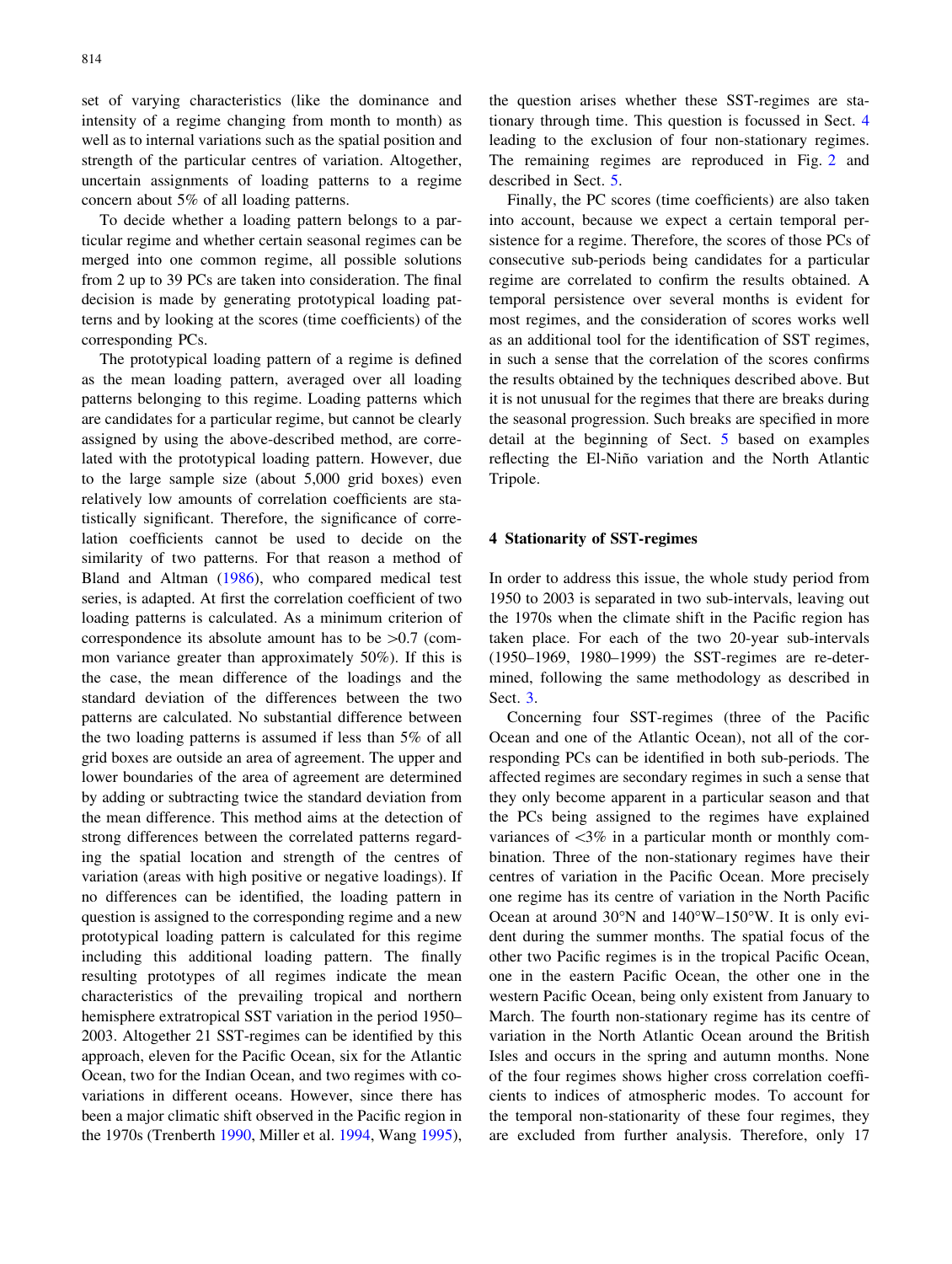<span id="page-4-0"></span>

 $-0.6$  $-0.4$  $-0.7$  $\overline{a}$  $0.2$  $0.4$  $0.6$ 

 $60$ 

Pacific Ocean Regime

60°

Fig. 2 Prototypical loading patterns of the SST-regimes, defined as the mean loading patterns averaged from the corresponding loading patterns of s-mode PCAs of monthly mean, 2-monthly mean and 3-monthly mean SST data in the period 1950–2003

SST-regimes are included in Fig. 2 and characterized in detail in the following section.

The analysis reveals that most of the SST-regimes are operating in both sub-periods. But some of the SST-regimes have different importance in these two intervals, indicated by differing amounts of explained variance of the PCs belonging to a certain regime. For the North Pacific Ocean for instance, the Pacific Ocean Regime II (see

Atlantic Ocean Regime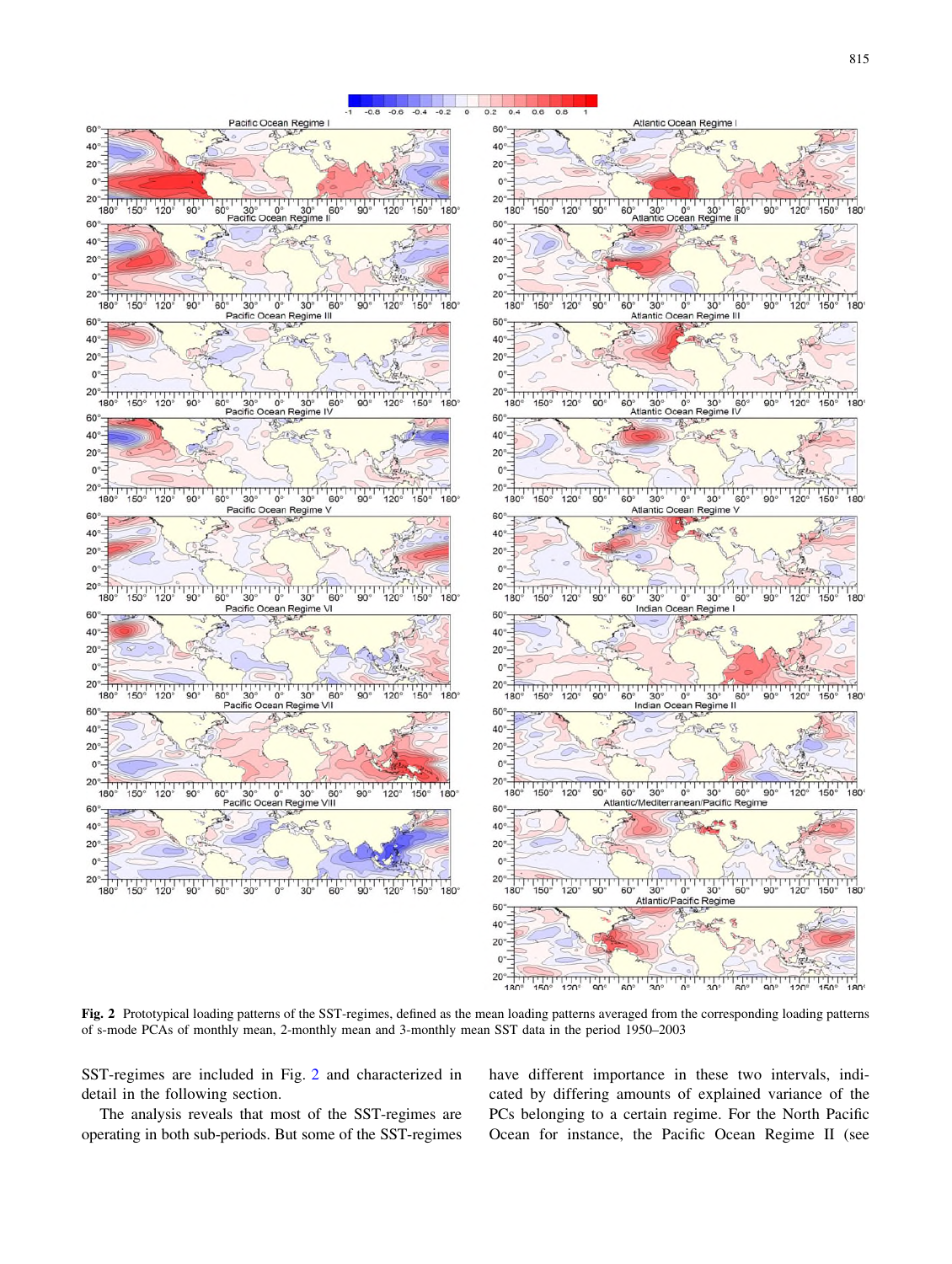<span id="page-5-0"></span>Fig. [2](#page-4-0)) which describes parts of the tropical and subtropical SST-variability in the central North Pacific Ocean (see Sect. 5), gains importance in winter (December–February) during the later sub-period. This is indicated by an increase of explained variance of the corresponding PC from approximately 6% in 1950–1969 to 9.5% in 1980–1999 in relation to the total of explained variance of approximately 87% for the whole SST-variability in the study area from  $20^{\circ}$ S to  $60^{\circ}$ N. For the Atlantic Ocean, the corresponding Regime II gains importance during winter in the period 1980–1999 compared to 1950–1969, indicated by an increase of explained variance of the corresponding PCs of about 4% (from approximately  $7\%$  in the earlier sub-period to  $11\%$ in the later one). This may be explained by the strengthening of the positive mode of the North Atlantic Oscillation (NAO) in the later period, since the atmospheric NAO pattern is regarded to be strongly connected to the Atlantic Ocean Regime II.

Additionally, some regimes show varying PC-loadings outside the main centres of variation. This can be found for example for the Pacific Ocean Regime I which reflects the ENSO-phenomenon. In the years 1950–1969 higher positive loadings (besides the maximum in the eastern tropical Pacific Ocean) are present in the northern and central Indian Ocean dropping to distinctly lower values in the later sub-period from 1980 to 1999. In contrast to that, the centre of variation with opposite sign in the western tropical Pacific (centred around  $10^{\circ}$ N and  $150^{\circ}$ E $-170^{\circ}$ E) is more pronounced in the later sub-period. Regarding the loadings in extra-tropical latitudes, higher negative values are present in the North Atlantic Ocean during the period 1950–1969, but in the North Pacific Ocean during the period 1980–1999.

In conclusion, it should be pointed out that the variations of SST-regimes in the two sub-periods do not systematically affect the skill of monthly forecasts in temperature and precipitation of the Mediterranean area (being the ultimate aim of this study). The four examples which will be presented in detail in Sects. 5.1, 5.2, 6.1 and 6.2 of part II of this paper, do not show any significant differences regarding the mean skill of the forecasts in the two sub-periods 1950–1960 and 1980–1999. In fact, forecast performance does not indicate a major shift in the regime– climate-relationships in the 1970s, but rather seems to vary on intra- to inter-decadal timescales (see part II of this paper). This can be related to the forecast procedure selecting not only one SST-regime, but a combination of several regimes as predictors, so that specific variations in the SST–regime–climate-relationships can interfere with each other.

#### 5 Characterization of SST-regimes

After excluding four non-stationary regimes (see Sect. [4](#page-3-0)), 17 SST-regimes remain to describe the prevailing SST variability. The centres of variation (areas of high absolute loadings) of eight regimes are located in the Pacific Ocean. These regimes can further be distinguished into one regime essentially describing the El-Niño-phenomenon, five regimes for the SST variation in the Northern Pacific, and two regimes with their centres of variation in the tropical and subtropical Western Pacific. For the Atlantic Ocean the SST variation is described by five regimes, one of them depicting a tropical anomaly in the southern hemisphere Atlantic Ocean, and four regimes characterizing the SST variation in the North Atlantic Ocean. Furthermore, two regimes are defined for the Indian Ocean, and two regimes show a distinct simultaneous SST variation in different ocean basins. Figure [2](#page-4-0) shows the spatial patterns of these 17 SST-regimes, and Fig. [3](#page-6-0) gives an overview of the regime occurrences (including percentages of explained variance) in all 1-, 2-, and 3-month periods of the year.

Some of the regimes exist, with varying strength and spatial extent, throughout the whole year, whereas other regimes are only characteristic for a particular season. Furthermore, the seasonal progression of regimes often shows distinct characteristics. For the example of the Pacific Ocean Regime I which reflects the ENSO-phenomenon, results of correlation analysis of consecutive sub-periods are presented in Fig. [4a](#page-7-0). Obviously the loading patterns which belong to this SST regime, exhibit a high temporal persistence from early northern summer until the beginning of the next year, but from January to April there is a low correlation level of the time series, coinciding with the time of reorganisation of the tropical Pacific Ocean state in spring. However, the loading patterns of these months likewise display the ENSO-regime, indicated by high correlation coefficients with wellestablished Niño-Indices (Niño  $1 + 2$  Index, Extreme Eastern Tropical Pacific SST,  $0^{\circ}S-10^{\circ}S$ ,  $90^{\circ}W-80^{\circ}W$ , and Niño 3 Index, Eastern Tropical Pacific SST, 5°N–5°S,  $150^{\circ}$ W-90°W).

As a further example, the correlation coefficients referring to the loading patterns of the Atlantic Ocean Regime II are displayed in Fig. [4](#page-7-0)b. The centres of SST variation of this tripole regime are located in the North Atlantic Ocean at approximately 10 $\rm N$ , 30 $\rm N$ , and 50 $\rm N$  (opposite sign of the loadings in the central part). This regime exhibits a high temporal persistence throughout most of the year with the exception from September to November. This low intraannual persistence in the autumn months might be due to a seasonal modification of the factors governing the SST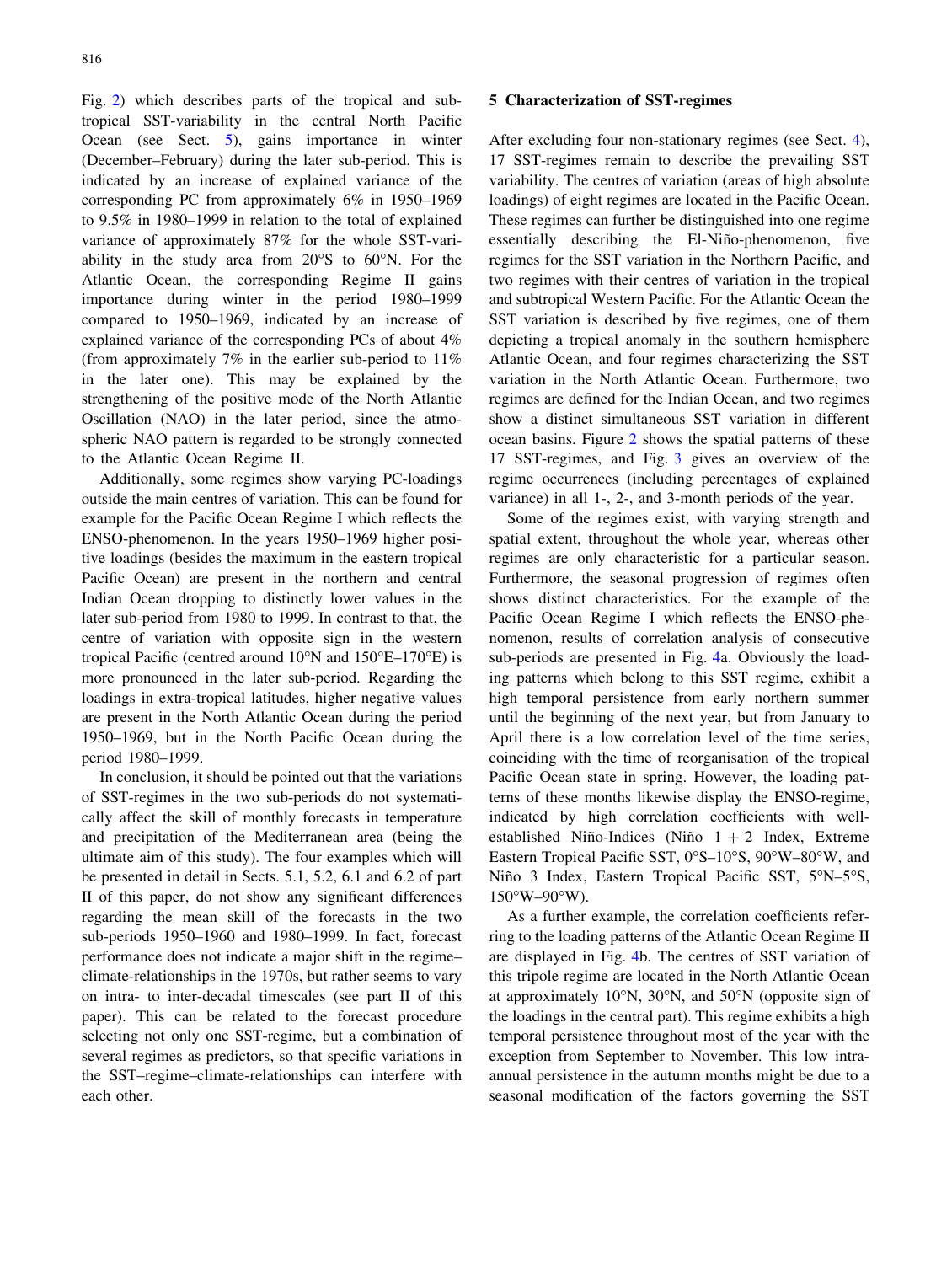<span id="page-6-0"></span>

Fig. 3 Occurrence of the SST-regimes (colour scale) and percentages of explained variance of the corresponding PCs (black numbers) during 1-, 2-, and 3-month periods of the year

regime, e.g. caused by the disintegration of the seasonal thermocline (Cassou et al. [2004](#page-10-0)).

Further relevant characteristics of the SST-regimes will be summarized according to the different ocean basins.

## 5.1 Pacific Ocean regimes

The Pacific Ocean Regime I can be tracked over the whole year, i.e. its loading patterns are identified for all subperiods of the year. It represents the ENSO-phenomenon as confirmed by correlation coefficients around 0.9 with the Niño  $1 + 2$  and Niño 3 Indices. The Pacific Ocean Regime I reproduces some of the well-known connections of ENSO to the atmospheric circulation of the North Pacific sector (e.g. Trenberth et al. [1998,](#page-11-0) Wang and Fu [2000,](#page-11-0) Liu and Alexander [2007](#page-11-0)), indicated by stronger cross correlation coefficients  $(0.5/(-0.5))$  with various atmospheric indices for this region like the Pacific/North American Pattern (PNA), the East Pacific–North Pacific Pattern (EP–NP) and the West Pacific Pattern (WP) according to definitions from the NOAA Climate Prediction Center CPC [\(http://www.](http://www.cpc.ncep.noaa.gov/data/teledoc/telecontents.shtml) [cpc.ncep.noaa.gov/data/teledoc/telecontents.shtml](http://www.cpc.ncep.noaa.gov/data/teledoc/telecontents.shtml)). Interestingly, higher correlations can also be established with the so-called Mediterranean Oscillation MO (Conte et al. [1989\)](#page-10-0) during late summer and early autumn, in accordance with relationships between ENSO and the MO reported by Seubert and Jacobeit ([2007\)](#page-11-0). On the other hand, there is only a low correlation (not greater than 0.35) of the Pacific Ocean Regime I with the Tropical Northern Hemisphere pattern (TNH) which can be seen as an atmospheric fingerprint of ENSO in the northern extratropics. This might be due to the nonlinear relationship between ENSO and TNH, with a dominant connection of warm ENSO events to negative phases of the TNH. This nonlinear link may hamper a clear identification via linear correlation analysis used in the present study.

The Pacific Ocean Regime II which exists over the whole year is characterized by two centres of variation with opposite sign in the North Pacific Ocean. The time coefficients of this regime do not show higher correlations to the established SST-indices of this region like the Niño-Indices or the Pacific Decadal Oscillation (PDO, Mantua et al. [1997](#page-11-0)). The southern centre of variation which extends from the eastern North Pacific to the equatorial West Pacific, seems to trace the location of the North Equatorial Current and its upstream extensions. From April to June, and from November to December, its spatial location reveals some longitudinal variability with highest PC-loadings varying between  $130^{\circ}$ E and  $160^{\circ}$ E. This results in an elongated area of high PC-loadings in the mean loading pattern of Fig. [2.](#page-4-0) The northern centre of variation is located north of Hawaii between  $30^{\circ}$ N–40°N and  $170^{\circ}$ E–150°E. This second Pacific Ocean Regime might describe parts of the tropical and subtropical SST-variability in the central North Pacific Ocean which is not connected to the ENSO-variability represented by the first regime.

The centre of variation of the Pacific Ocean Regime III is located in the northern part at around  $50^{\circ}$ N and has a representative loading pattern in every sub-period of the year. Nakamura et al. [\(1997](#page-11-0)) point out that parts of the North Pacific SST variability are concentrated at the subarctic front. This region corresponds to the area with the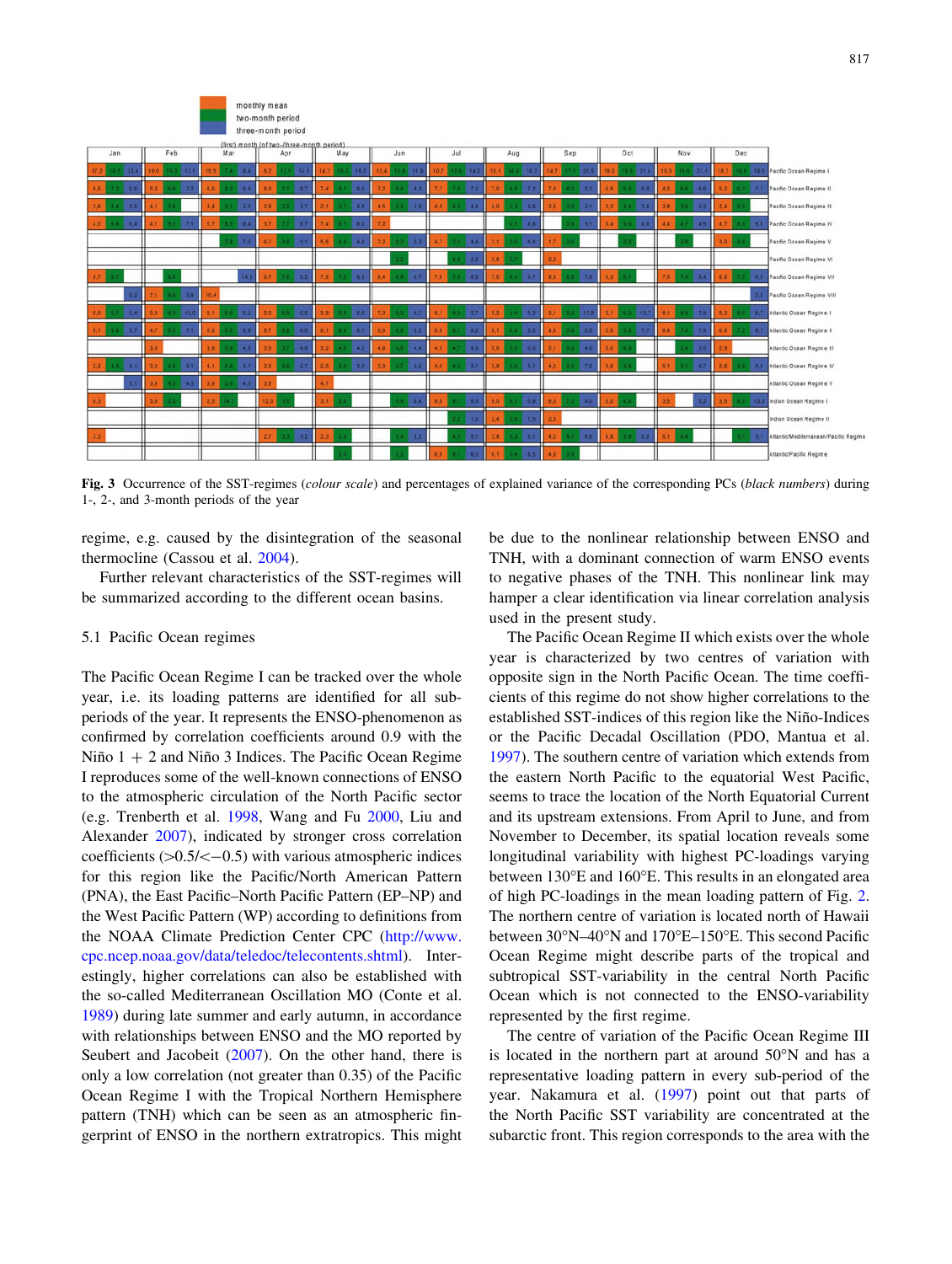<span id="page-7-0"></span>

Fig. 4 Correlation coefficients of the SST regime time coefficients from consecutive 1-, 2-, and 3-month sub-periods. a Pacific Ocean Regime I. b Atlantic Ocean Regime II

highest SST-gradients in the North Pacific Ocean and is connected to the Subpolar Gyre. In the autumn months the Pacific Ocean Regime III develops higher correlations  $(>0.5)$  to atmospheric circulation patterns which are related to the Pacific polar Jetstream. Thus, it is generally located in an area of strong oceanic and atmospheric temperature gradients.

The Pacific Ocean Regime IV is linked to the Pacific Decadal Oscillation (PDO, Mantua et al. [1997](#page-11-0)) with correlation coefficients of about 0.8. In late summer and early autumn (July–September) the regime does not exist or becomes inconsistent. This intra-annual behaviour is also described by Alexander et al. [\(1999](#page-10-0)). The mean loading pattern of the regime also corresponds to the second Empirical Orthogonal Function from an EOF-analysis of the Pacific SSTs by Deser and Blackmon [\(1995](#page-11-0)). Various studies point to a correlation of the PDO with ENSO-variability (Alexander et al. [2002](#page-10-0), Trenberth and Hurrell [1994\)](#page-11-0) and with the (atmospheric) Pacific North American pattern (PNA; Wallace et al. [1992\)](#page-11-0). In the present study higher cross correlation coefficients of about 0.6 become evident in winter with a lead time of about 1–2 months of the PNA pattern with regard to the Pacific Ocean Regime IV. However, correlation coefficients with the Niño-Indices are rather low (not exceeding 0.35).

The Pacific Ocean Regime V is characterized by a centre of variation aligned from southwest to northeast over the Pacific Ocean with its maximum at approximately 20°N. It can be identified mainly in the spring and summer months. The centre of variation is located between the North Equatorial Current and the Kuroshio-Current. Hence it can be seen to describe the temperature variation in the area of the oceanic subtropical front in these months. In summer the atmospheric patterns EP–NP and WP cross-correlate (coefficients of 0.5–0.6) with the time series of this SST-regime 1–2 months later, thus indicating an atmospheric influence on the regime development.

The centre of variation for the Pacific Ocean Regime VI is located around  $40^{\circ}$ N and  $160^{\circ}$ W. This regime is only present in the summer months. It appears to constitute the summertime counterpart of the PDO (corresponding to the Pacific Ocean Regime IV), when only the westerly centre of variation is developed in the surface layer (Alexander et al. [1999\)](#page-10-0).

The Pacific Ocean Regime VII has an extended centre of variation in the tropical West Pacific existing throughout most of the year except of February and March when a second centre arises in the eastern Indian Ocean. This regime is somewhat related to the atmospheric circulation of the North Pacific sector, indicated by correlation coefficients of about 0.5 with the PNA and the East Pacific– North Pacific patterns in some months.

The centre of variation of the Pacific Ocean Regime VIII in the subtropical West Pacific with its focus in the South China Sea is only existent in the winter months. The time series of this ocean regime in March correlates with the atmospheric WP (West Pacific) pattern in the preceding months of January and February (correlation coefficient about 0.6). A connection of the SST-variation in this region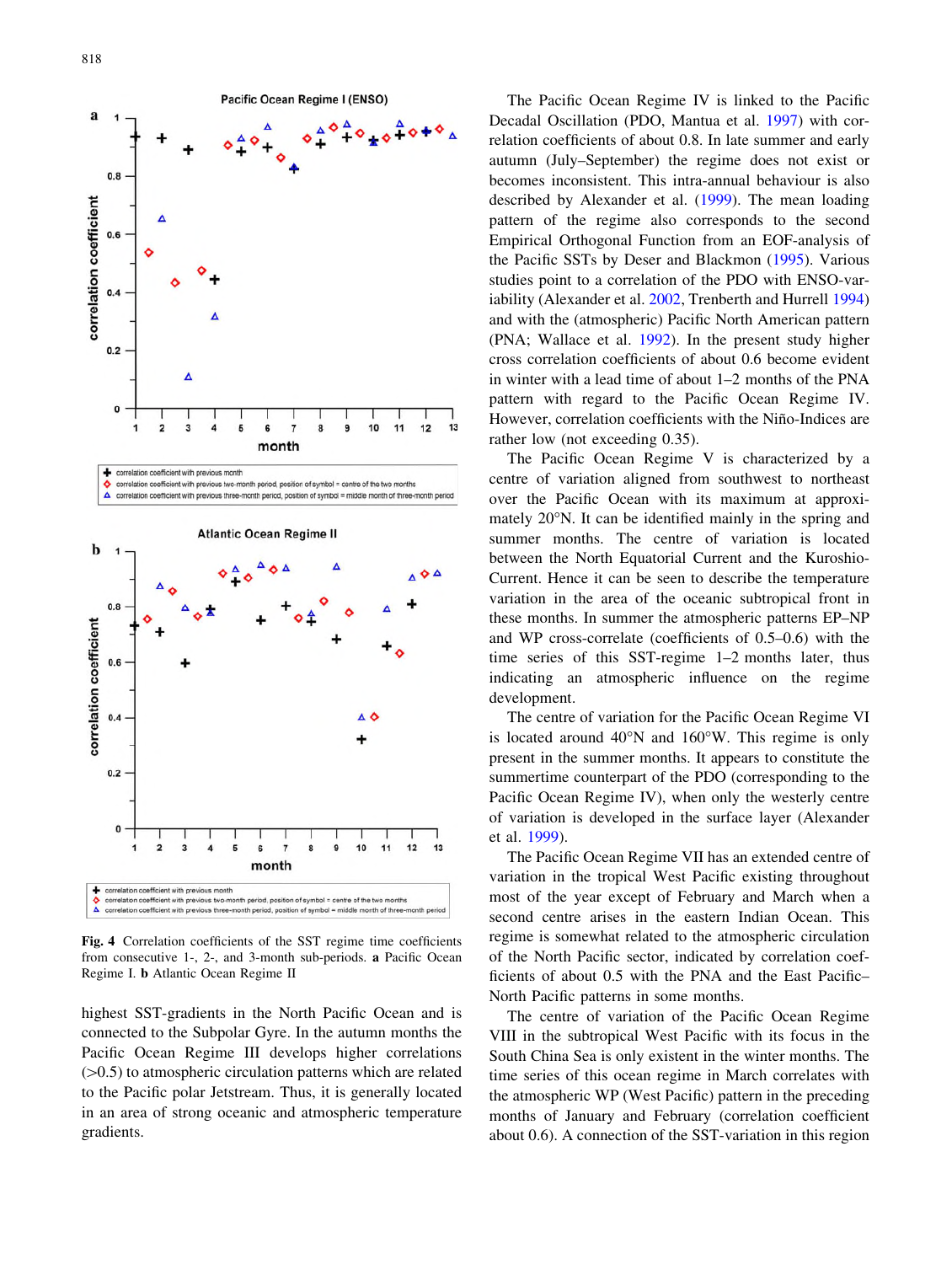to the WP pattern in winter is also reported by Wallace et al. [\(1990](#page-11-0)).

#### 5.2 Atlantic Ocean regimes

For the Atlantic Ocean, five SST regimes are included in Figs. [2](#page-4-0) and [3.](#page-6-0) A first one, persisting during the whole year, has its centre of variation in the southern hemispheric tropical Atlantic Ocean at approximately 10°S (Atlantic Ocean Regime I). This centre of variation is also described by Houghton and Tourre [\(1992](#page-11-0)) as the leading mode of tropical Atlantic SST-variability. Several studies (Hirst and Hastenrath [1983,](#page-11-0) Zebiak [1993](#page-12-0), Ruiz-Barradas et al. [2000,](#page-11-0) Keenlyside and Latif [2007](#page-11-0)) find that main characteristics in this region (increasing SSTs accompanied by an eastward shift of warm water, a relaxation of the equatorial trade winds in the central basin, and a southward shift of convection) resemble the El-Niño phenomenon of the Pacific Ocean, though weaker and with some distinguishing features. Therefore, this mode has been referred to as the Atlantic Niño. Its maximum SST anomalies occur in boreal summer, instead of boreal winter as in ENSO. Zebiak [\(1993](#page-12-0)) and others find no connection of the Atlantic Niño mode with ENSO. But Häkkinen and Mo  $(2002)$  $(2002)$  suggest that SST-variability in this region is influenced by teleconnections with the Pacific area (mainly in spring and summer), and also Keenlyside and Latif ([2007\)](#page-11-0) obtain a significant correlation of Pacific and Atlantic SSTs in boreal spring mainly since the 1970s. Regarding ocean– atmosphere-couplings, Keenlyside and Latif [\(2007](#page-11-0)) point out that the atmosphere is primarily sensitive to eastern Atlantic SSTs only during spring and early summer. On the contrary, Häkkinen and Mo [\(2002](#page-11-0)) suggest that SST-variability in this region is influenced by the NAO mainly in winter. In the present study a correlation coefficient of about 0.6 can be established between the Atlantic Ocean Regime I in summer and the atmospheric East Atlantic Pattern with its major centre of variation above northern mid-latitudes in the preceding winter.

A second prominent pattern of Atlantic SST-variability (Atlantic Ocean Regime II) depicts two centres of variation in the North Atlantic Ocean between  $10^{\circ}$ N and  $20^{\circ}$ N and at approximately  $50^{\circ}$ N. In between a third centre with opposite sign is located in the western North Atlantic Ocean at about  $30^{\circ}$ N. This regime can be traced (with changing intensity) throughout the whole year, but with a low intraannual persistence in autumn (see second paragraph at the beginning of Sect. [5\)](#page-5-0). The two northern centres of variation correspond to a dipole pattern described by Deser and Blackmon ([1993\)](#page-10-0) based on an EOF-analysis of wintertime SSTs of the North Atlantic Ocean. The southern centre of variation can be seen in accordance with the second principal component of tropical Atlantic SST-variability identified by Houghton and Tourre ([1992](#page-11-0)). Comprehensively, the Atlantic Ocean Regime II can be described as the North Atlantic Tripole Pattern incorporating parts of the tropical as well as of the northern hemispheric extratropical variability. The regime correlates with the Atlantic Tripole-Index of the Earth System Research Laboratory (Deser and Timlin [1997\)](#page-11-0) with a coefficient of about 0.7 (averaged over all months). The Atlantic Tripole Pattern results as the first EOF of the SSTs in the area  $10^{\circ}N-70^{\circ}N$ ,  $0^{\circ}W-80^{\circ}W$  and is seen in close relationship to the NAO (Peng et al. [2003](#page-11-0)). Czaja and Frankignoul ([2002\)](#page-10-0) find that the North Atlantic Tripole pattern in November–January is forced to a certain extent by the NAO with maximum covariance when the atmosphere leads the ocean by 1 month. This finding is also confirmed by García-Serrano et al. [\(2008](#page-11-0)). However, Peng et al. [\(2003](#page-11-0)) depict that in GCM-simulations the North Atlantic SST tripole can also induce a strong NAO-like response in the late cold season (February–April).

The Atlantic Ocean Regime III has a centre of variation in the eastern North Atlantic Ocean between  $30^{\circ}$ N and 50°N, next to the coast of North Africa and the Iberian Peninsula. This regime occurs in all seasons except winter. A similar pattern has been identified by Watanabe and Kimoto ([2000\)](#page-11-0) as the leading EOF-pattern in the North Atlantic Ocean during summer (June–August). Czaja and Frankignoul [\(2002](#page-10-0)) also identify a similar SST-pattern and describe it as the North Atlantic horseshoe (NAH) pattern. In Fig. [2](#page-4-0) the centres of variation of the Atlantic Ocean Regime III are more centralized due to the calculation of an average prototypical pattern, but when looking at the individual loading patterns belonging to this regime, the resemblance to the NAH pattern becomes obvious. The NAH pattern in summer has an influence on the NAO in winter with an optimum lead time of the SST-pattern of 4 months (Czaja and Frankignoul [2002\)](#page-10-0). Cassou et al. [\(2004](#page-10-0)) propose an intra-annual cycle with the NAH pattern as a bridge over summer for the year-to-year persistence of the NAO in winter. According to the present study the Atlantic Ocean Regime III in spring seems to be forced to a certain extent by the atmospheric circulation of the North Atlantic sector, indicated by cross correlation coefficients of about 0.7 with the NAO and the Mediterranean Oscillation (time lags of 1 month). In summer, the SST-regime can be related to the Scandinavian Pattern with negative geopotential height anomalies over Scandinavia and positive ones over Western Europe being linked with its positive mode.

The centre of variation for the Atlantic Ocean Regime IV is located in the central northern part at approximately 40N. This regime exists throughout the whole year, but it reveals a low temporal persistence from April to June and from September to October. Cassou et al. ([2004\)](#page-10-0) document, that negative SST anomalies in this region in late summer are associated with the negative phase of the NAO in the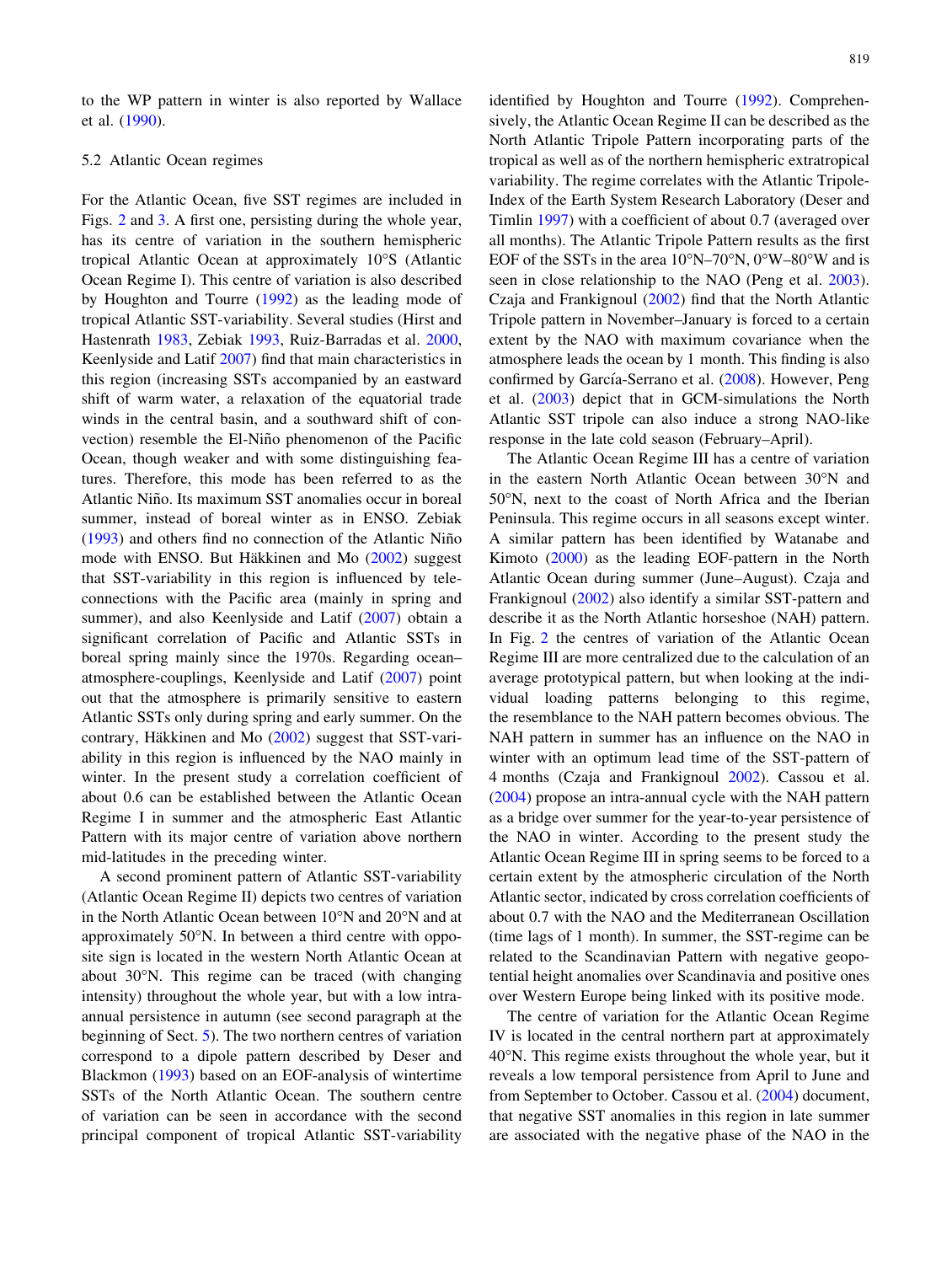subsequent early winter. García-Serrano et al. ([2008\)](#page-11-0) derive a regression of the NAH pattern (corresponding to the Atlantic Ocean Regime III) onto the Atlantic SSTs from summer to winter. Thereby also cold SST anomalies over the central North Atlantic emerge in the same region where the centre of variation of the Atlantic Ocean Regime IV is located. In the present study a correlation with the Atlantic Multidecadal Oscillation (areal mean of 25°N– 60°N and  $7^\circ$ W–75°W, Enfield et al. [2001](#page-11-0)) during winter with coefficients of about 0.65 is found. In addition, the SST regime shows cross correlations with time lags of 1 month in summer and about 5 months in winter with the atmospheric circulation of the North Atlantic region, mainly with respect to the East Atlantic Pattern.

The Atlantic Ocean Regime V includes various centres of variation in the North Atlantic Ocean. Positive anomalies in the positive mode are located in the Caribbean region as well asin the region around the British Isles and Europe. A centre of variation with opposite loadings is located offshore Newfoundland. This regime appears to reflect the SSTvariations due to the existence of the Gulf Stream. The Caribbean centre is located in the area of origin of the Gulf Stream, the opposite anomaly at Newfoundland marks the northern boundary where the Labrador Current is integrated, and the centre in the eastern North Atlantic shows the extensions of the Gulf Stream. This regime is only existent in the late winter and spring months, during the time when the ocean mixed layer has produced large thermal anomalies in response to wintertime storms(Czaja and Marshall [2001](#page-10-0)); at the same time Gulfstream and Labrador Current exhibit a relatively low intensity and are shifted southwards in their preferred location (Hogg and Johns [1995\)](#page-11-0).

#### 5.3 Indian Ocean regimes

For the Indian Ocean, two SST regimes are included in Fig. [2](#page-4-0). The Indian Ocean Regime I depicts its centre of variation in the western and central parts of the ocean. This regime has a very high spatial and temporal persistence from July to October, for the other months variations in the location of the centre are evident, representing a seasonal shifting of the loading maximum from south of the equator in winter to the northern Indian Ocean in summer. This spatial shifting may be seen in the context of the seasonal characteristics of the Indian monsoon system. In addition, cross correlation coefficients absolutely  $>0.5$  can be observed with the Niño 3 Index (Eastern Tropical Pacific SST,  $5^{\circ}N-5^{\circ}S$ ,  $150^{\circ}W-90^{\circ}W$ ) and with the Niño 4 Index (Central Tropical Pacific SST,  $5^{\circ}N-5^{\circ}S$ ,  $160^{\circ}E-150^{\circ}W$ ). This indicates a relationship with lag times from three up to 6 months of the Indian Ocean SSTs to the large-scale dynamics of the tropical Pacific region which is also reported, e.g. by Yu and Lau ([2005](#page-12-0)) based on a study with a coupled global circulation model. Correlations with other atmospheric indices point to some further teleconnections to the circulation over the North Pacific as well as the North Atlantic area. A response of the extratropical circulation in the North Atlantic sector to Indian Ocean SSTs is supported by atmospheric general circulation model experiments of Hoerling et al. ([2004\)](#page-11-0).

The Indian Ocean Regime II reveals a centre of variation in the western Indian Ocean which is only realised in summer. The spatial location of the centre can be seen in correspondence to the north-western pole of the Indian Ocean Dipole whose south-eastern pole is weaker and of opposite sign. The Indian Ocean Dipole represents the second Empirical Orthogonal Function (EOF) in the scope of an EOF-analysis of the Indian Ocean SSTs (Yamagata et al. [2003\)](#page-12-0).

## 5.4 Co-variability ocean regimes

The Atlantic/Mediterranean/Pacific Regime is a first one with co-variations in different ocean basins. The centres of variation are located in the central North Atlantic Ocean, the eastern Mediterranean Sea and in the western North Pacific Ocean. The SST regime can be traced throughout the whole year with the exception of February and March. In the months from April to June mainly the centres of variation in the eastern Mediterranean and in the North Atlantic Ocean are distinctive. In late summer and autumn (from August to November) the regime is developed with all three centres. A distinct correlation (coefficient of about 0.6) of this regime in August with the East Atlantic (EA) pattern 1 month earlier indicates an atmospheric forcing of the SST regime. A visual comparison with the EA-pattern in July ([http://www.cpc.noaa.gov/data/teledoc/ea\\_map.shtml\)](http://www.cpc.noaa.gov/data/teledoc/ea_map.shtml) confirms a great similarity regarding the location and the sign of the centres of variation in the Atlantic and Pacific regions. Only the atmospheric centre over western North America and the adjacent Pacific Ocean is not reproduced in the SST-pattern.

A further regime which contains co-variations in different oceans is the Atlantic/Pacific Regime. The centres of variation are located in the subtropical western areas of both ocean basins. Thus, they are located in the area of origin of the Gulfstream and the Kuroshio Current, respectively. This regime only exists during summer from May to September. In these months the currents reach their maximum intensity in the areas of origin (Fuglister [1951](#page-11-0)).

### 6 Conclusions

SST-regimes—defined as large-scale patterns with a regular and at least seasonal occurrence—have been identified by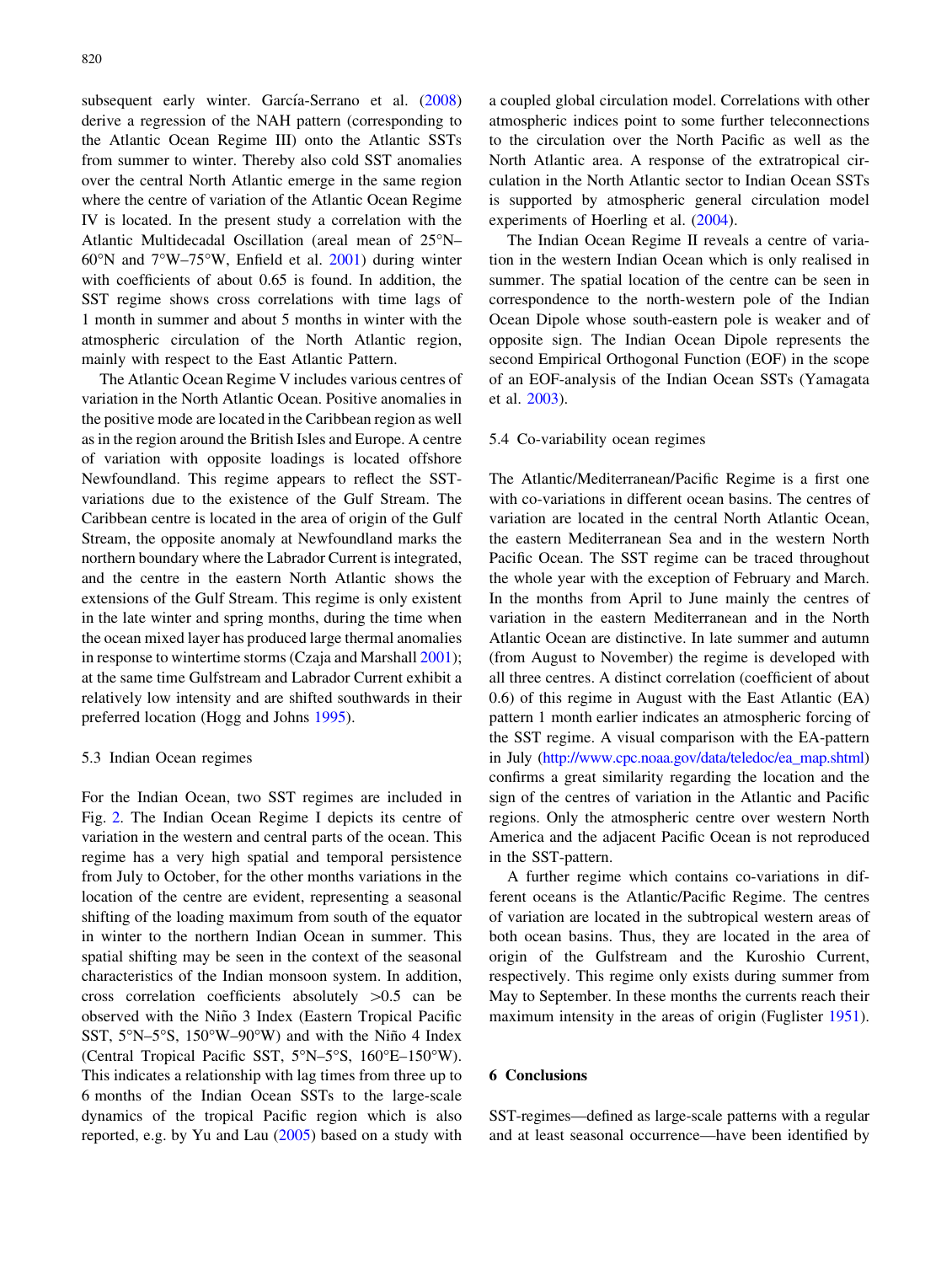<span id="page-10-0"></span>the multiple application of s-mode PCA to monthly, 2-monthly and 3-monthly mean SST-fields in the area  $20^{\circ}$ S–60°N. By this way not only the well-known dominant patterns of SST-variation became apparent, but also littleknown regimes could be identified. The SST-regimes were studied in particular with respect to their temporal evolution throughout the whole year. After testing the stationarity of the SST-regimes by comparing two 20-year sub-periods, 17 regimes were maintained for the characterization of the SST-variations in the period 1950–2003. These regimes reflect stationary SST-variations, interannual modes modulated on decadal timescales or factors related to global warming are not considered.

For the Pacific Ocean eight SST-regimes have been identified. The first one strongly resembles the El Niñophenomenon thus being the most prominent one. Five SSTregimes are related to the North Pacific Ocean. Some of them can be traced throughout the whole year (like the Pacific Ocean Regimes II and III), whereas the Regime IV (which is similar to the PDO) shows a break in the intraannual progression. The Regimes V and VI even are characteristic only for specific seasons. Finally, two Pacific Ocean Regimes have been identified having their centres of variation in the tropical and subtropical western Pacific.

For the Atlantic Ocean five SST-regimes have been confirmed by the statistical analyses. One regime has its centre of variation in the tropical Atlantic Ocean, the other four regimes focus on the SST-variations in the North Atlantic. They include patterns which can be seen in connection to well-known modes of variation like the North Atlantic Tripole (reflected by Regime II) and the North Atlantic Horseshoe (corresponding to Regime III). The Atlantic Ocean Regime IV with its centre of variation in the central northern Atlantic at approximately  $40^{\circ}$ N can also be set in context to the intra-annual evolution of extratropical Atlantic SSTs. In contrast to that, Regime V describes a less-known pattern of variation, appearing in specific seasons of the year.

The SST-variations of the Indian Ocean are described by two regimes. The first one can be associated with the Indian monsoon system as well as with ENSO. The second regime includes some features of the Indian Ocean Dipole.

Finally, two SST-regimes have been identified which show co-variations in different ocean basins. One regime has its centre of variation in the Atlantic Ocean, the Mediterranean Sea, and the Pacific Ocean. It appears to depend on the atmospheric circulation of the North Atlantic/North Pacific sector. The other regime exhibiting co-variations in the North Atlantic and the North Pacific Oceans might be related to the western boundary currents, the Gulf Stream and the Kuroshio, respectively.

Despite the fact that the detection of specific modes of SST-variation has experienced considerable progress, there is still a major lack of knowledge how these patterns are forced in detail. Many results point to an atmospheric forcing of the SST-patterns (e.g. for the Pacific Ocean by Trenberth and Hurrell [1994,](#page-11-0) Wallace et al. [1992,](#page-11-0) Emery and Hamilton [1985](#page-11-0), for the Atlantic Ocean by Czaja and Marshall 2001, Palmer and Zhaobo [1985](#page-11-0), for the Indian Ocean by Luis and Kawamura [2001\)](#page-11-0). This is also indicated in the present study by cross-correlations of SST-regimes to specific atmospheric circulation patterns with the atmosphere mostly leading the ocean. Nevertheless, particular SST-patterns can also be identified influencing the atmosphere, see for example Yulaeva et al. [\(2001](#page-12-0)) for the Pacific Ocean, Czaja and Frankignoul (2002) and Peng et al. [\(2003](#page-11-0)) for the Atlantic Ocean, Yuan et al. ([2008\)](#page-11-0) and Hoerling et al. [\(2004](#page-11-0)) for the Indian Ocean. The latter relationships are of special interest regarding seasonal predictions of regional climate. Therefore, the time coefficients of the SST-regimes have also been analysed with respect to their suitability as predictors for monthly precipitation and temperature in the Mediterranean area. This is described in part II of this paper.

Acknowledgments Financial support was provided by the DFG (German Research Foundation) under contract JA 831/3-1.

#### References

- Alexander MA, Deser C, Timlin MS (1999) The reemergence of SST anomalies in the North Pacific Ocean. J Clim 12:2419–2433
- Alexander MA, Bladé I, Newman M, Lanzante JR, Lau N-C, Scott JD (2002) The atmospheric bridge: the influence of ENSO teleconnections on air–sea interaction over the global oceans. J Clim 15:2205–2231
- An S-I (2009) A review of interdecadal changes in the nonlinearity of the El Niño-Southern Oscillation. Theor Appl Climatol 97:29–40
- Barnston AG, Smith TM (1996) Specification and prediction of global surface temperature and precipitation from global SST using CCA. J Clim 9:2660–2697
- Bland JM, Altman DG (1986) Statistical methods for assessing agreement between two methods of clinical measurement. Lancet 8476:307–310
- Cassou C, Deser C, Terray L, Hurrell JW, Drévi M (2004) Summer sea surface temperature conditions in the North Atlantic and their impact upon the atmospheric circulation in early winter. J Clim 17:3349–3363
- Colman A, Davey M (1999) Prediction of summer temperature, rainfall and pressure in Europe from preceding winter North Atlantic Ocean temperature. Int J Climatol 19:513–536
- Conte M, Giuffrida S, Tedesco S (1989) The Mediterranean oscillation: impact on precipitation and hydrology in Italy. In: Proceedings of the conference on climate and water. Publications of the Academy of Finland, Helsinki, pp 121–137
- Czaja A, Frankignoul C (2002) Observed impact of Atlantic SST anomalies on the North Atlantic oscillation. J Clim 15:606–623
- Czaja A, Marshall J (2001) Observations of atmosphere–ocean coupling in the North Atlantic. Quart J Roy Meteorol Soc 127:1893–1916
- Deser C,Blackmon ML (1993) Surface climate variations overthe North Atlantic Ocean during winter: 1900–1989. J Clim 6:1743–1753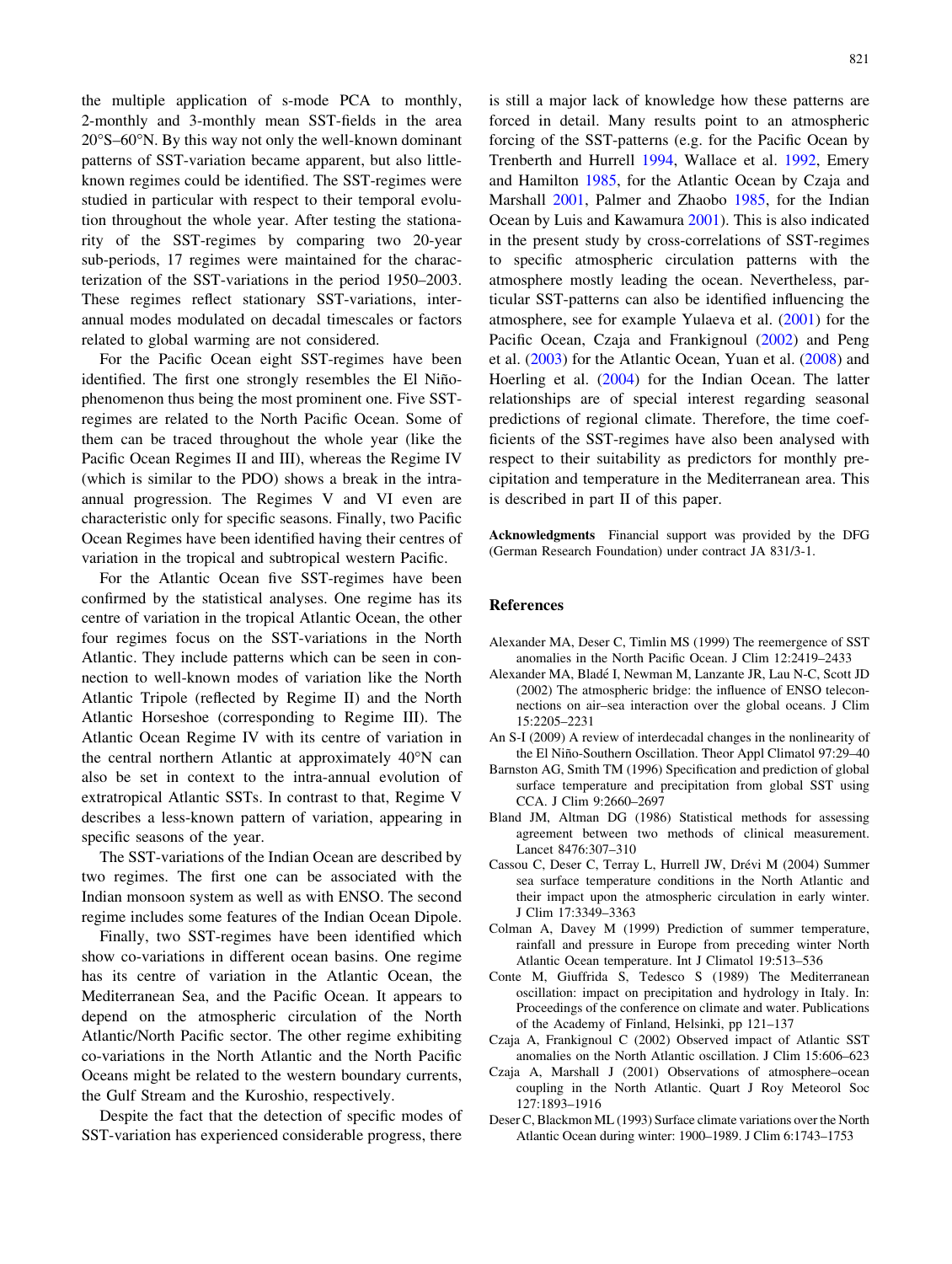- <span id="page-11-0"></span>Deser C, Blackmon ML (1995) On the relationship between tropical and north Pacific sea surface temperature variations. J Clim 8:1677–1680
- Deser C, Timlin MS (1997) Atmosphere–ocean interaction on weekly timescales in the North Atlantic and Pacific. J Clim 10:393– 408
- Dix MR, Hunt BG (1995) Chaotic influences and the problem of deterministic seasonal prediction. Int J Climatol 15:729–752
- Emery WJ, Hamilton K (1985) Atmospheric forcing of interannual variability in the Northeast Pacific Ocean: connections with El Niño. J Geophys Res 90(C1):857-868
- Enfield DB, Mestas-Nunez AM, Trimble PJ (2001) The Atlantic multidecadal oscillation and its relationship to rainfall and river flows in the continental U.S. Geophys Res Lett 28:2077–2080
- Fuglister FC (1951) Annual variations in current speeds in the Gulf Stream system. J Mar Res 10:119–127
- García-Serrano J, Losada T, Rodríguez-Fonseca B, Polo I (2008) Tropical Atlantic variability modes (1979–2002). Part II. Timeevolving atmospheric circulation related to SST-forced tropical convection. J Clim 24:6476–6497
- Häkkinen S, Mo KC (2002) The low-frequency variability of the Tropical Atlantic Ocean. J Clim 15:237–250
- Hirst AC, Hastenrath S (1983) Atmosphere–ocean mechanisms of climate anomalies in the Angola–tropical Atlantic sector. J Phys Oceanogr 13:1146–1157
- Hoerling MP, Hurrell JW, Xu T, Bates GT, Phillips AS (2004) Twentieth century North Atlantic climate change. Part II. Understanding the effect of Indian Ocean warming. Clim Dyn 23:391–405
- Hogg NG, Johns WE (1995) Western boundary currents. U.S. National Report to International Union of Geodesy and Geophysics 1991–1994. Rev Geophys 33(Suppl):1311–1334
- Houghton RW, Tourre YM (1992) Characteristics of low-frequency sea surface temperature fluctuations in the Tropical Atlantic. J Clim 5:765–772
- Hwang S-O, Schemm J-K, Barnston A, Kwon W-T (2001) Long-lead seasonal forecast skill in far eastern Asia using canonical correlation analysis. J Clim 14:3005–3016
- Keenlyside NS, Latif M (2007) Understanding equatorial Atlantic interannual variability. J Clim 20:131–142
- Liu Z, Alexander M (2007) Atmospheric bridge, oceanic tunnel, and global climatic teleconnections. Rev Geophys 45:RG2005. doi: [10.1029/2005RG000172](http://dx.doi.org/10.1029/2005RG000172)
- Lloyd-Hughes B, Saunders M (2002) Seasonal prediction of European spring precipitation from El Nino–Southern Oscillation and local sea-surface temperatures. Int J Climatol 22:1–14
- Luis A, Kawamura H (2001) Characteristics of atmospheric forcing and SST cooling events in the Gulf of Mannar during winter monsoon. Remote Sens Environ 77:139–148
- Mantua NJ, Hare SR, Zhang Y, Wallace JM, Francis RC (1997) A Pacific interdecadal climate oscillation with impacts on salmon production. Bull Am Meteorol Soc 78:1069–1079
- Mason S, Mimmack G (2002) Comparison of some statistical methods of probabilistic forecasting of ENSO. J Clim 15:8–29
- Miller AJ, Cayan DR, Barnett TP, Graham NE, Oberhuber JM (1994) The 1976–1977 climate shift of the Pacific Ocean. Oceanography 7:21–26
- Moron V, Plaut G (2003) The impact of El Niño-southern oscillation upon weather regimes over Europe and the North Atlantic during boreal winter. Int J Climatol 23:363–379
- Nakamura H, Lin G, Yamagata T (1997) Decadal climate variability in the North Pacific during the recent decades. Bull Am Meteorol Soc 78:2215–2225
- Neelin JD, Battisti D, Hirst AC, Jin FF, Wakata Y, Yamagata T, Zebiak SE (1998) ENSO theory. J Geophys Res C104:14262– 14290
- Palmer TN, Zhaobo Sun (1985) A modelling and observational study of the relationship between sea surface temperature in the North-West atlantic and the atmospheric general circulation. Quart J Roy Meteorol Soc 111:947–975
- Peng S, Robinson WA, Li S (2003) Mechanisms for the NAO responses to the North Atlantic SST Tripole. J Clim 16:1987– 2004
- Philipp A, Della-Marta PM, Jacobeit J, Fereday DR, Jones PD, Moberg A, Wanner H (2007) Long term variability of daily north atlantic-european pressure patterns since 1850 classified by simulated annealing clustering. J Clim 20(16):4065–4095
- Rayner NA, Parker DE, Horton EB, Folland CK, Alexander LV, Rowell DP, Kent EC, Kaplan A (2003) Global analyses of sea surface temperature, sea ice, and night marine air temperature since the late nineteenth century. J Geophys Res 108:4407
- Reynolds RW, Rayner NA, Smith TM, Stokes DC, Wang W (2002) An improved in situ and satellite SST analysis for climate. J Clim 15:1609–1625
- Rodriguez-Fonseca B, Polo I, Serrano E, Castro M (2006) Evaluation of the North Atlantic SST forcing on the European and Northern African winter climate. Int J Climatol 26:179–191
- Rodwell MJ, Rowell DP, Folland CK (1999) Oceanic forcing of the wintertime North Atlantic Oscillation and European climate. Nature 398:320–323
- Rowell DP (1998) Assessing potential seasonal predictability with an ensemble of multidecadal GCM simulations. J Clim 11:109–120
- Ruiz-Barradas A, Carton JA, Nigam S (2000) Structure of interannual-to-decadal climate variability in the Tropical Atlantic sector. J Clim 13:3285–3297
- Seubert S, Jacobeit J (2007) Tropical influences on Mediterranean precipitation variability. Geophys Res Abstr 9
- Smith TM, Reynolds RW (2003) Extended reconstruction of global sea surface temperatures based on COADS data (1854–1997). J Clim 16:1495–1510
- Stephenson DB, Hannachi A, O'Neil A (2004) On the existence of multiple climate regimes. Quart J Roy Meteorol Soc 130:583– 605
- Trenberth KE (1990) Recent observed interdecadal climate changes in the Northern Hemisphere. Bull Am Meteorol Soc 71:993–998
- Trenberth KE, Hurrell JW (1994) Decadal atmosphere–ocean variations in the Pacific. Clim Dyn 9:303–319
- Trenberth KE, Branstator GW, Karoly D, Kumar A, Lau N-C, Ropelewski C (1998) Progress during TOGA in understanding and modeling global teleconnections associated with tropical sea surface temperatures. J Geophys Res 103(14):291–324
- Wallace JM, Smith C, Jiang Q (1990) Spatial patterns of atmosphere– ocean interaction in the Northern Winter. J Clim 3:990–998
- Wallace JM, Smith C, Bretherton CS (1992) Singular value decomposition of wintertime sea surface temperature and 500-mb height anomalies. J Clim 5:561–576
- Wang B (1995) Interdecadel changes in El Nino onset in the last four decades. J Clim 8:267–285
- Wang H, Fu R (2000) Winter monthly mean atmospheric anomalies over the North Pacific and North America associated with El Nino SSTs. J Clim 13:3435–3447
- Watanabe M, Kimoto M (2000) On the persistence of decadal SST Anomalies in the North Atlantic. J Clim 13:3017–3028
- Webster PJ, Moore AM, Loschnigg JP, Leben RR (1999) Coupled ocean-atmosphere dynamics in the Indian Ocean during 1997– 1998. Nature 401:356–360
- Woodruff SD, Diaz HF, Elms JD, Worley SJ (1998) COADS release 2 data and metadata enhancements for improvements of marine surface flux fields. Phys Chem Earth 23:517–527
- Yuan Y, Yang H, Zhou W, Li C (2008) Influences of the Indian Ocean dipole on the Asian summer monsoon in the following year. Int J Climatol. doi: 10.1002/joc.1678